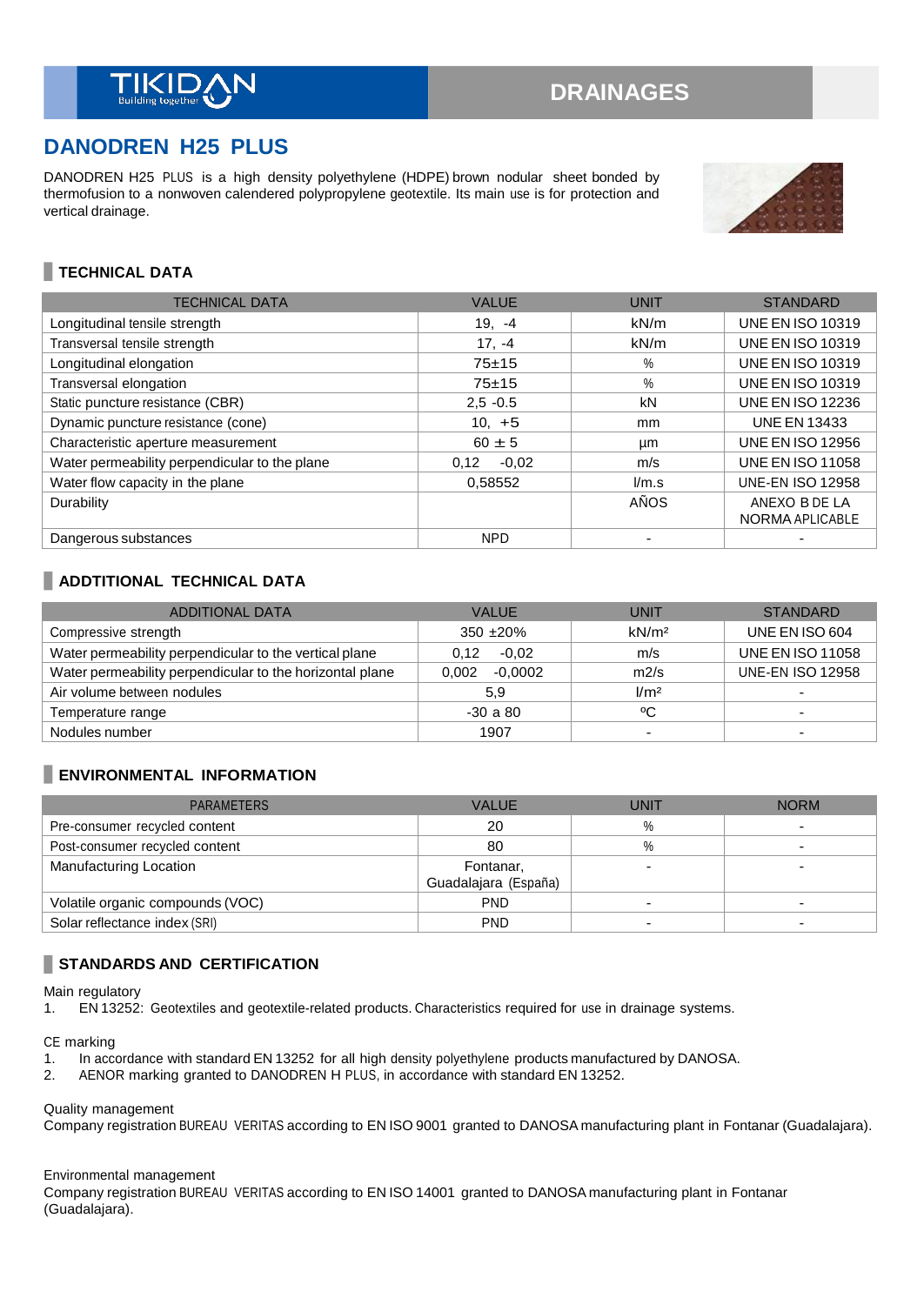## **DANODREN H25 PLUS**

### **SCOPE**

- 1. Drainage and protection of the waterproofing of buried walls in building and civil works, such as false tunnels and underpasses.<br>2. Floors drainage and protection, when there is not hydrostatic pressure or the floor is
- 2. Floors drainage and protection, when there is not hydrostatic pressure or the floor is over the phreatic level.
- 3. Drainage for walkable inverted roofs with continuous pavements. The drainage is placed between the thermal insulation and the pavement.

## **PRESENTATION**

| <b>PRESENTATION</b> | <b>VALUE</b>    | <b>UNIT</b>              |
|---------------------|-----------------|--------------------------|
| Length              | $20 \pm 0.40$   | m                        |
| Width               | $2,10 \pm 0,04$ | m                        |
| Roll surface        | 42              | m <sup>2</sup>           |
| Rolls per pallet    |                 | rolls                    |
| <b>Product Code</b> | 314065          | $\overline{\phantom{0}}$ |



#### **ADVANTAGES AND BENEFITS**

- 1. Quick and easy installation.
- 2. It provides a permanent drainage thanks to the chamber generated between the drainage sheet and the geotextile.<br>3. The geotextile fused to the nodules, absorbs and filters the water of the ground, avoiding the filling o
- The geotextile fused to the nodules, absorbs and filters the water of the ground, avoiding the filling of the drainage system and facilitating the evacuation of the water towards the drains.
- 4. Due to the composition of the geotextile, polypropylene, DANODREN H PLUS can be left uncoated temporarily in the job site without deteriorating its mechanical and hydraulic properties.
- 5. Resistant to breakage, impact and deformation.
- 6. Resistant to chemical agent of the soil. Rot.<br>7. Provides great durability of the building and
- Provides great durability of the building and the structures against humidity and external factors.
- 8. Protection of the waterproofing against punching of soil.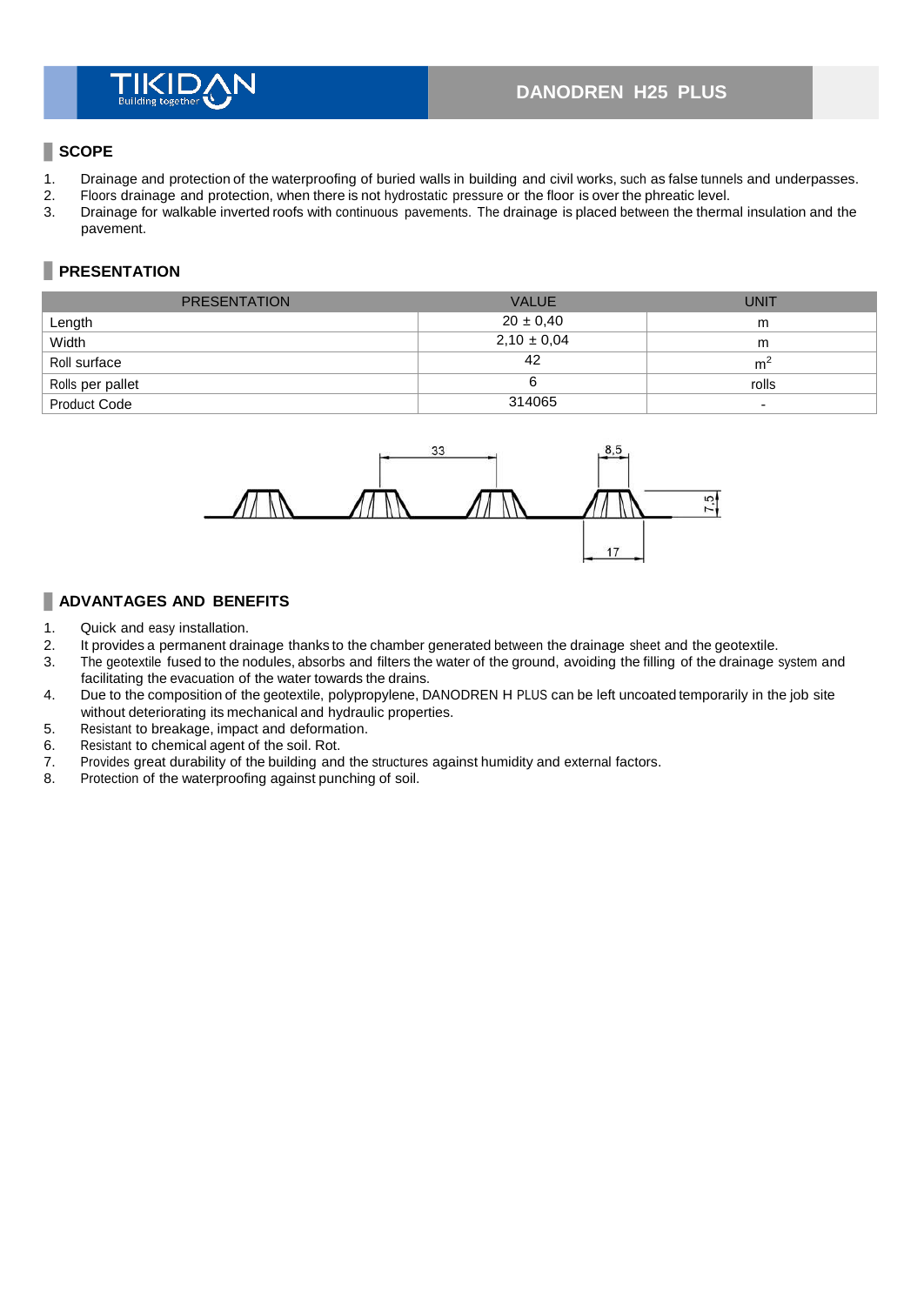

#### **INSTRUCTION FOR USE**

#### Buried walls

- 1. Surface and singular points must be uniform, clean, dry and free of foreign objects.<br>2. The support of DANODREN H PLUS can be a waterproofing membrane.
- The support of DANODREN H PLUS can be a waterproofing membrane.
- 3. DANODREN H PLUS is placed with the geotextile against the ground.<br>4 The geotextile layer has a width of 5 cm less than the drainage sheet
- The geotextile layer has a width of 5 cm less than the drainage sheet to facilitate the overlap of roll with roll. To perform the overlap, the geotextile is detached 7 cm, exposing 12 cm of drainage sheet, where the overlap will be made with the following sheet.
- 5. DANODREN H PLUS is fixed every 50 cm along the length and width of the overlap with DANODREN fixings. You can also use HILTI fixings, model X-SW.
- 6. DANODREN H PLUS is fixed mechanically in their upper part with the DANODREN metallic profile. This protects the drainage layer of land dumping, filling and compacting of the ditch and the water entrance. This fixation must be done 10 cm over the waterproofing membrane.
- 7. The corners should be made by folding the membrane.
- 8. Lay the drain pipe.
- 9. Rolls can be extended from top to bottom or vice versa and from left to right or vice versa, depending of the characteristics of work.

#### Floors

1. Where there is hydrostatic pressure or the floor is under the phreatic level, DANODREN H PLUS is extended with the geotextil against the ground. The overlaps are done as same as underground walls

#### Walkable inverted roofs with continuous pavement

1. In walkable inverted roofs with a continuous pavement, DANODREN H PLUS must be placed on the thermal insulation with the geotextile upwards. The overlaps are done as same as underground walls.



#### **INDICATIONS AND IMPORTANT RECOMMENDATIONS**

- 1. DANODREN H PLUS drains, protects and filters.<br>2. DANODREN H PLUS does not waterproof, there
- 2. DANODREN H PLUS does not waterproof, therefore, it does not replace in any case the waterproofing membrane.<br>3. DANODREN fixations must be used when placing DANODREN H PLUS.
- DANODREN fixations must be used when placing DANODREN H PLUS.
- 4. DANODREN metallic profile must be used when placing DANODREN H PLUS.
- 5. Appropriate precautions must be taken not to puncture the waterproofing during the placement of DANODREN H PLUS.
- 6. It must be verified that the product is at the site with its original packaging, duly labeled with CE marking and in perfect conditions.
- 7. It is recommended to check the existence of Declaration of Performance.<br>8. It is recommended to check the existence of the voluntary quality mark.
- It is recommended to check the existence of the voluntary quality mark.

### **HANDLING, STORAGE AND CONSERVATION**

- 1. This product is not toxic or inflammable.
- 2. The product should be stored in a dry place protected from rain, sun, heat and low temperatures and upright position.<br>3. For further information, check the security data sheet.
- For further information, check the security data sheet.